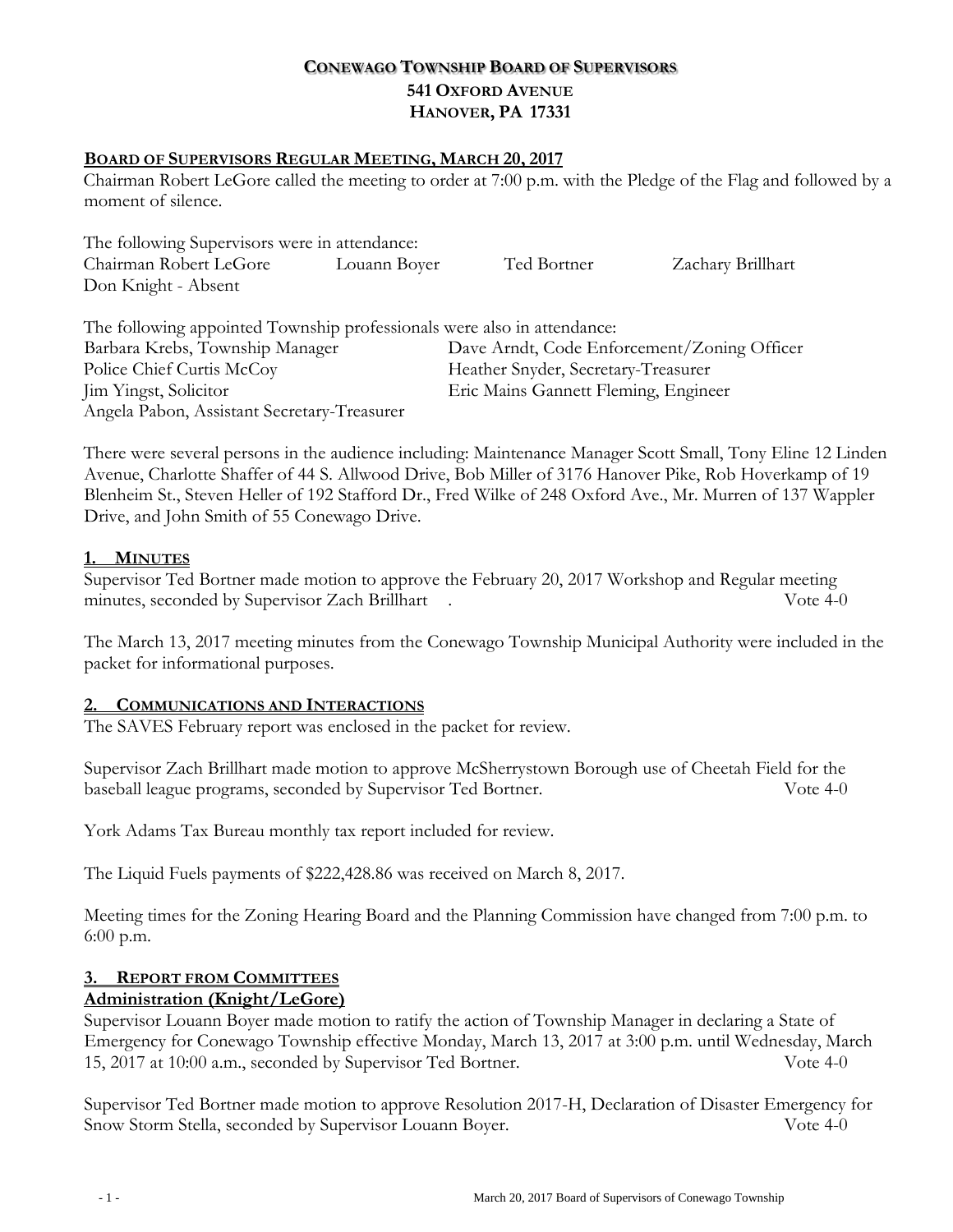Supervisor Ted Bortner made motion to approve the Assistant Secretary-Treasurer successful completion of probationary status to regular full-time status per the personnel manual, salary to reflect the increase wage of 5% effective April 10, 2017, seconded by Supervisor Zach Brillhart. Vote 4-0

## **Public Safety (LeGore /Bortner/Alternate Knight)**

Supervisor Ted Bortner made motion to approve Resolution 2017-J Emergency Operation Plan, seconded by Supervisor Louann Boyer. Vote 4-0

Chief Curtis McCoy gave an update on the Police Renovation, building plans should be available early April and then the next step would be for the project to bid.

### **Recreation (Knight/Boyer)**

Supervisor Zach Brillhart advised that the Planning Commission wrote a support letter about the Plum Creek Park to the Township.

Supervisor Zach Brillhart made motion to approve Resolution 2017-I for support to the Township from the Board of Supervisor's for Plum Creek Park, seconded by Supervisor Ted Bortner. Vote 4-0

### **Agricultural Preservation (Brillhart)**

Nothing new to report.

### **Roads (Bortner/Knight)**

Supervisor Ted Bortner thanked the Maintenance Department for a job well done during Snow Storm Stella, since they were understaffed.

Chairman Bob LeGore advised the public to not blow snow back out onto the streets, if needed a Police Officer can be placed in each plow truck to cite residents that do not cooperate.

Mr. David Murren of 75 Wappler Drive asked the Board if anything could be done to improve Wappler Drive, Maintenance Department was out and put millings at the drop off and when using the snow blower the millings clog the snow blower. Discussion on where Wappler Drive is on the Road Maintenance schedule, Road Foreman Scott Small advised it is on 2018/2019 schedule. Township Manager Barbara Krebs advised it will be looked at on April 3, 2017.

Mr. John Smith of 55 Conewago Drive advised the Board that Conewago Drive only had 1 swipe down the street, he would like to see the Road Department do a better job with snow removal.

Supervisor Zach Brillhart made motion to accept H&F Tire withdrawal of their bid for #15-40 motor oil in drums as part of the Hanover Group Bid, seconded by Supervisor Ted Bortner. Vote 4-0

Supervisor Zach Brillhart made motion to award the bid to PPC Lubricants at \$6.85 per gallon as part of the Hanover Group Bid, seconded by Supervisor Ted Bortner. Vote 4-0

### **Pension**

Supervisor Ted Bortner made motion to approve Resolution 2017-G Municipal Police Pension Fund, seconded by Supervisor Zach Brillhart. Supervisor Louann Boyer abstained from the vote. Vote 3-0

Supervisor Ted Bortner advised that the Township is looking into fiduciary insurance.

Next meeting is scheduled for April 20, 2017 at 10:00 a.m. this is a public meeting.

### **Planning Commission (Brillhart)**

Supervisor Zach Brillhart advised the Planning Commission continues to work on the comprehensive plan.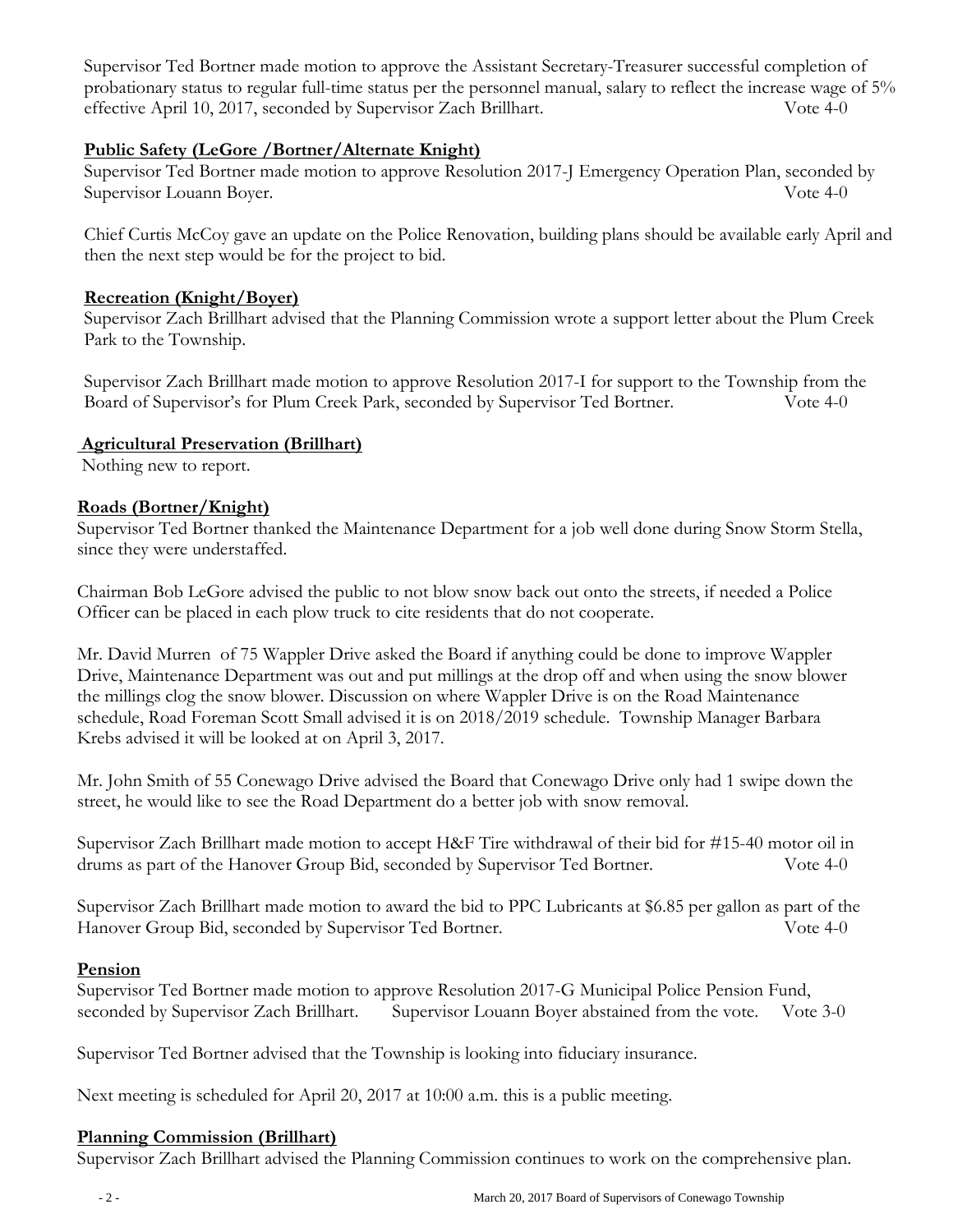The chapter that was reviewed at the last meeting had to do with public facilities and a concerned developer had asked why the In-Lieu Fee of \$4,250.00, which is substantially higher than surrounding municipalities. Supervisor Ted Bortner indicated that is part of the process and will be reviewed.

# **4. REPORT FROM SECRETARY-TREASURER**

Supervisor Ted Bortner made motion to approve the Secretary/Treasurer's Report, seconded by Supervisor Zach Brillhart. Vote 4-0

Supervisor Ted Bortner made motion to approve payment of prepaid bills and all invoices noted on the report for March 20, 2017, seconded by Supervisor Zach Brillhart. Vote 4-0

# **5. PUBLIC COMMENT**

John Smith of 55 Conewago Drive asked about the horseshoe pits at Cheetah Park being moved away for the kids activities. The Board advised this is not in Conewago Township. Mr. Smith also asked how to get ones Stormwater billed reduced. Township Engineer Eric Mains explained that the Committee will be meeting Friday to discuss the credit program.

Ron Noel of 65 Chapel Road had some questions about Stormwater how much time do other Municipalities have to comply with Stormwater? Township Engineer Eric Mains advised the deadline is September 14, 2017 for permit submittal and gave some insight on other Municipalities and Borough who filed exemptions.

Fred Wilke of 248 Oxford Avenue had some questions and concerns about Stormwater from previous asked questions in the Board of Supervisor's Workshop. Discussion with Township Engineer Eric Mains about the Pollution Reduction Plan and Farmer's having field run off and how the Bethlum mines are affected by Stormwater? The possibility of a non-traditional plan or falling under their own MS4. Mr. Wilke also asked about liquid fuels monies received being more than expected, Township Manager Barbara Krebs explained this is based off of mileage of roads maintained and comes from the gas pump tax.

# **REPORTS FROM SUPERVISORS**

Supervisor Louann Boyer addressed the public and the Board of Supervisors on the recent article that was in the paper. Supervisor Boyer advised she was shocked that no one came to her to discuss, she had back surgery in 2015 and a hip replacement in 2016, she lost her father and ex-father in-law, doing what she could when she could. She attended the Re-organizational meeting, the January regular Board meeting she was sick, and the February Board meeting she attended her ex-father-in-law's funeral. She was scheduled for a knee replacement on Tuesday last week but the snow storm cancelled it and she didn't reschedule until after this Board meeting so she could set the record straight. 2016 was a rough year and she apologized for that. She has been told by the public to stay strong. She has been servicing the community for 17 years. Supervisor Boyer advised she is not a quitter and will not be pushed out.

Charlotte Shaffer from 44 S. Allwood Drive spoke up to let Supervisor Louann Boyer know she was the one to call the media, asking for Supervisor Louann Boyer to resign and that she does stand by her previous statements. Mrs. Shaffer advised this is not personal but from a taxpayer point of view.

Supervisor Ted Bortner advised that this topic was very hard to bring up on numerous occasions and that he did sympathize with Supervisor Boyer, however a Supervisor takes an Oath of Office with Fidelity. Supervisor Bortner advised that Supervisor Boyer's input is good when she is here. On February 22, 2017 the Hanover Borough Group Bid needed 3 Supervisor's present, Supervisor Boyer could not attend and Supervisor Bortner took her spot.

Chairman Bob LeGore advised the comments in the paper were not said. Chairman LeGore talked about the lack of communication not being true. E-mails go out to all 5 Supervisor's with no response from Supervisor Boyer. Supervisor Boyer responded advising she was told not to respond to e-mail from previous discussions.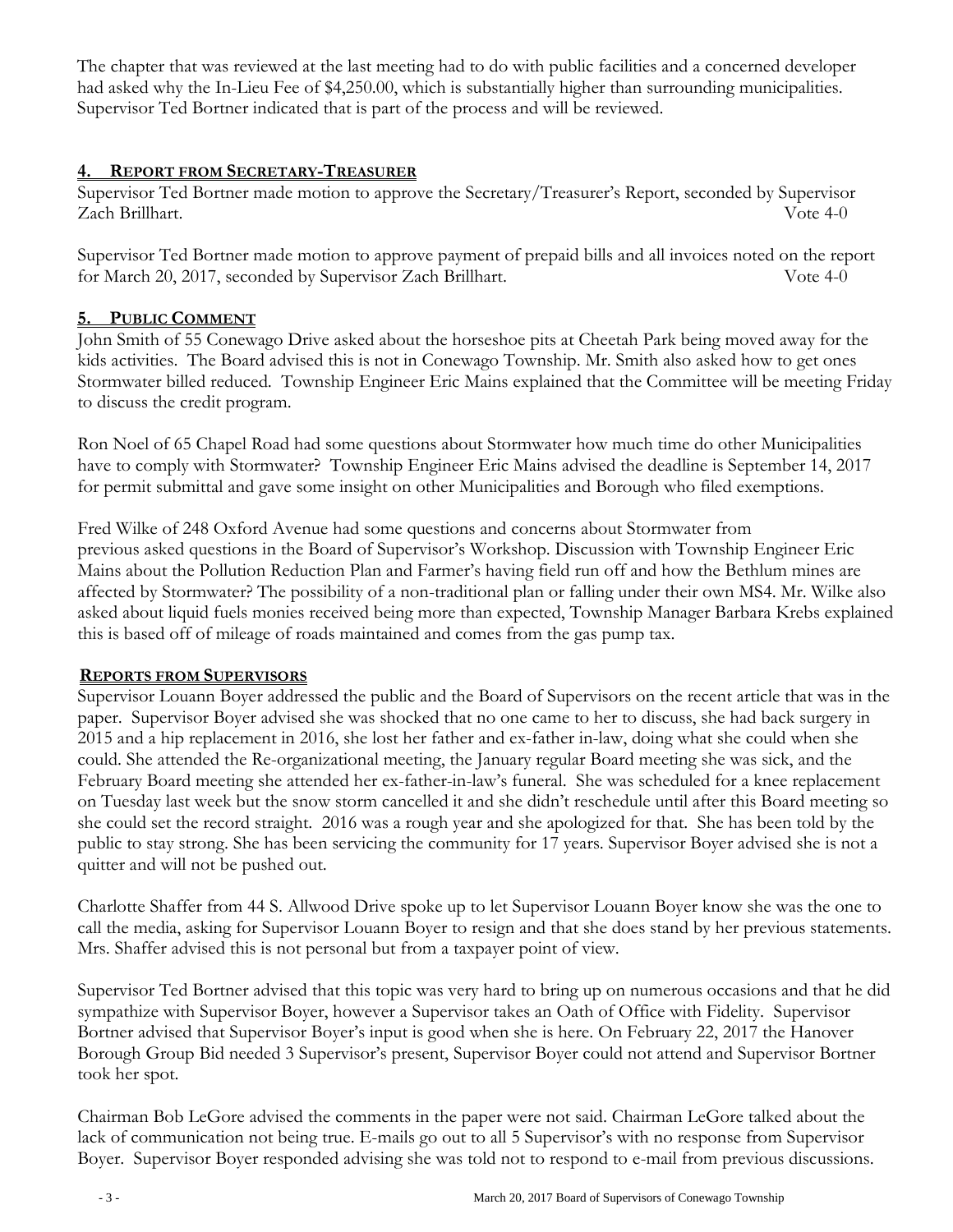Township Manager Barbara Krebs advised that the e-mails are for verification of meetings to know who will be in attendance.

Supervisor Zach Brillhart advised he is a full-time student and works and that he is able to fulfill his duties to the tax payers.

## **6. REPORTS FROM DEPARTMENTS**

### **Police**

Police Report for February was prepared in the packet.

Police Chief Curtis McCoy advised the Neighborhood Watch letter went out March 6, 2017 which talked about scams with the IRS scams.

Police Chief Curtis McCoy would like to thank Sergeant Gary Baumgardner for filling in during his absence.

### **Township Solicitor Yingst**

Solicitor Jim Yingst reported that he had been working on right to know requests the Township received. Hearing on Elk Drive is scheduled for April 6, 2017 for maintenance issues.

### **Township Manager**

Manager Barbara Krebs reviewed her staff report advising the Board

Supervisor Ted Bortner made motion to hire an employee for the Maintenance Department based on the United Steelworker's contract, seconded by Supervisor Zach Brillhart. Vote 4-0

## **Township Engineer (Eric Mains, Gannett Flemming, Inc.)**

Engineer Eric Mains gave a review of his Engineer Report for March 2017.

The Villas at Cattails request for dedication, April 3, 2017 at 8:30 a.m. a walk through will take place. Township Manager Barbara Krebs, Township Engineer Eric Mains and Supervisor Zach Brillhart will be in attendance.

Supervisor Louann Boyer made motion to advertise the bidding for 2017 Blettner Avenue Road Reconstruction Project, seconded by Supervisor Zach Brillhart. Vote 4-0

Supervisor Ted Bortner made motion to ratify the action of the Township Manager authorizing Gannett Fleming to review the Bond Reduction requests for the Chapel View development and make appropriate recommendations, seconded by Supervisor Zach Brillhart. Vote 4-0

### **7. CODE ENFORCEMENT**

The activity summary from Zoning/Code Enforcement Officer Dave Arndt dated February 14, 2017 – March 16, 2017 and current flow charts were enclosed in the packet for review.

### **8. SUBDIVISION/LAND DEVELOPMENT**

Subdivision and Land Development Status Report for March 2017 was enclosed for review.

Planning Commission minutes dated March 2, 2017 were enclosed for review.

Supervisor Ted Bortner made motion to reapprove the Preliminary/Final plan that was approved in August 2016 and Resolution 2016-M, seconded by Supervisor Zach Brillhart. Discussion: No outstanding conditions. The plan is also approved through the Hanover Borough. Vote 4-0